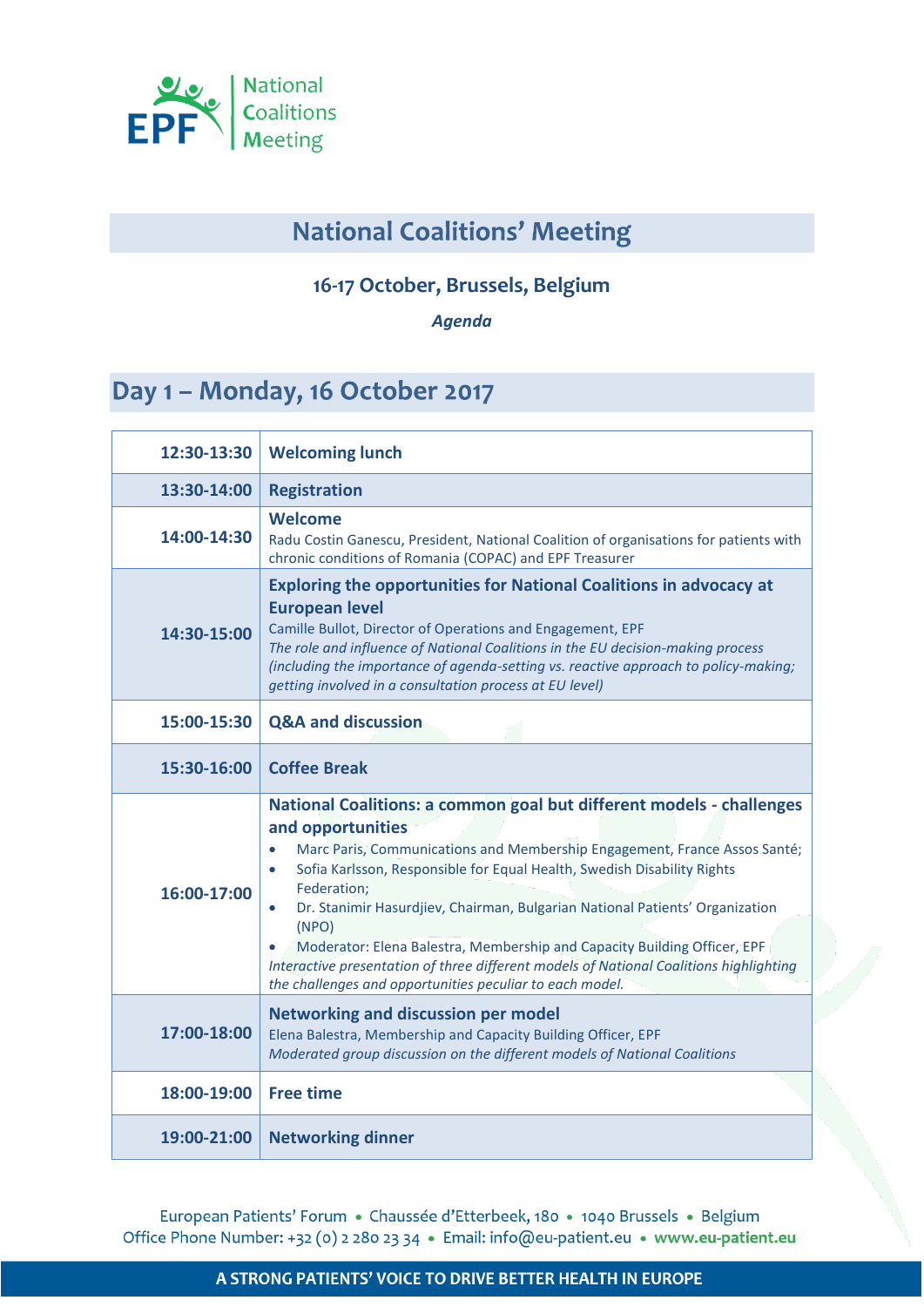

## Day 2 - Tuesday, 17 October 2017

| 09:15 -09:30 | <b>Welcome to day 2</b><br>Elena Balestra, Membership and Capacity Building Officer, EPF                                                                                                                                                                                                                                                                                                                                                                                                                                                                                                                                                                                                                                                                                                                                                                                                                                                                  |
|--------------|-----------------------------------------------------------------------------------------------------------------------------------------------------------------------------------------------------------------------------------------------------------------------------------------------------------------------------------------------------------------------------------------------------------------------------------------------------------------------------------------------------------------------------------------------------------------------------------------------------------------------------------------------------------------------------------------------------------------------------------------------------------------------------------------------------------------------------------------------------------------------------------------------------------------------------------------------------------|
| 09:30-10:30  | <b>Parallel workshops</b><br>$W1 -$ Advocacy tools<br>Kaisa Immonen, Director of Policy, EPF & Roberta Savli, Director of Strategy and<br>Policy, EFA<br>What is advocacy? Different approaches to influence change<br>$\bullet$<br>How to develop an influencing strategy<br>$\bullet$<br>The Do's and Don'ts of advocacy<br>Advocacy strategy and the Advocacy & Campaigning cycle<br>$\bullet$<br>W2-Developing a common and coordinated advocacy framework<br>for EPF and National Coalitions- The example of the EPF Access<br><b>Campaign</b><br>Katie Gallagher, Policy Advisor, EPF & Ophélie Martin, Communications Manager,<br><b>Mental Health Europe</b><br>How to create an impactful communication flow<br>$\bullet$<br>Key elements of a common advocacy strategy<br>$\bullet$<br><b>Best practices</b><br>Translate European level campaign into a national contest: the example of<br>$\bullet$<br>the Universal Access to care campaign |
| 10:30-11:00  | <b>Coffee Break</b>                                                                                                                                                                                                                                                                                                                                                                                                                                                                                                                                                                                                                                                                                                                                                                                                                                                                                                                                       |
| 11:00-12:00  | <b>Continuation of workshops</b>                                                                                                                                                                                                                                                                                                                                                                                                                                                                                                                                                                                                                                                                                                                                                                                                                                                                                                                          |
| 12:00-13:00  | Lunch                                                                                                                                                                                                                                                                                                                                                                                                                                                                                                                                                                                                                                                                                                                                                                                                                                                                                                                                                     |